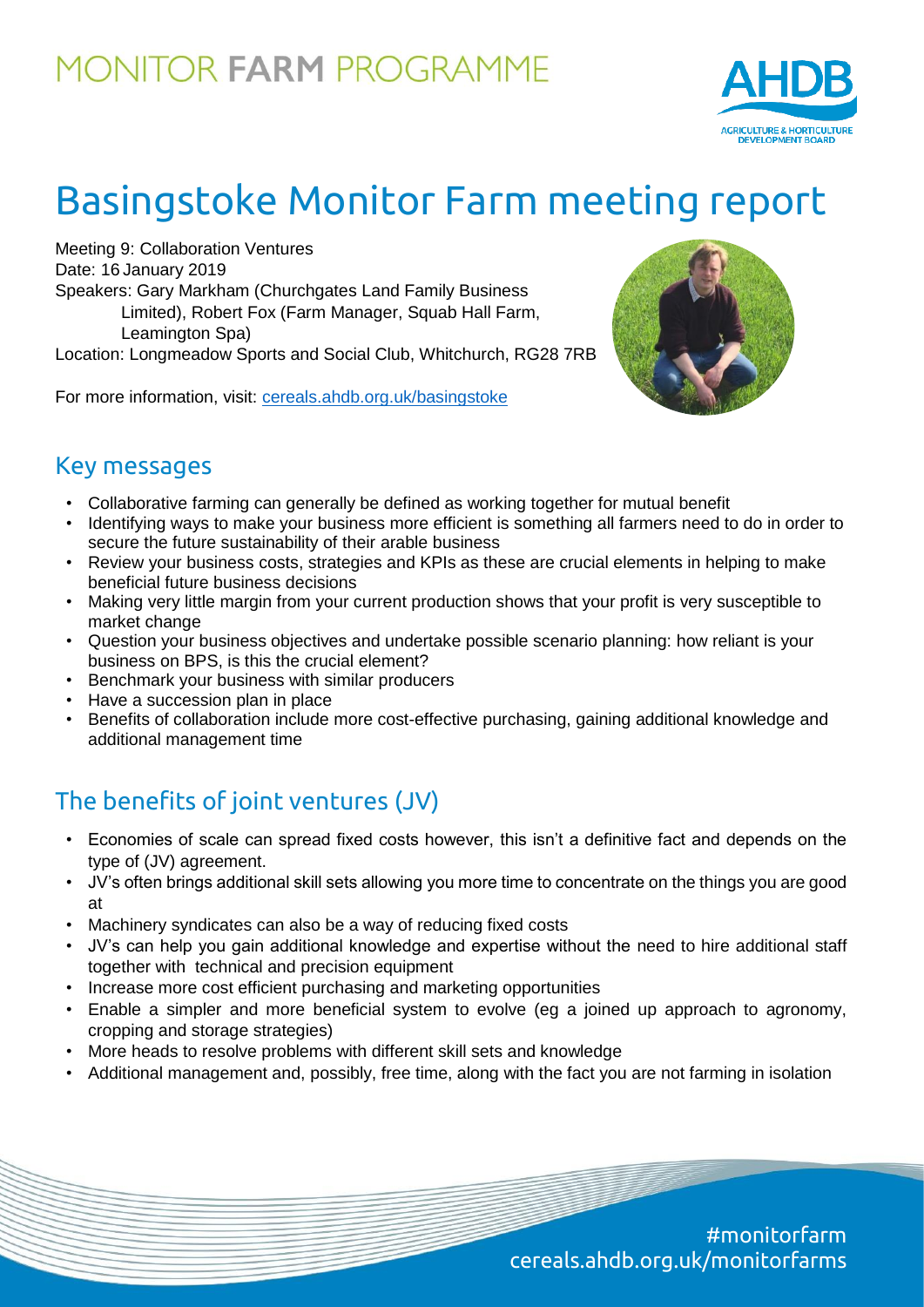

- It is important to the success and robustness of any JV that a professional agreement is undertaken and subsequent JV meetings have minutes produced so everyone is clear on agreed decisions etc.
- It is crucial to keep staff informed, adequately trained and involved in decisions as this element is vital in the development of operational efficiency and overall business productivity.

| Is collaboration the answer? (Gary Markham) |  |
|---------------------------------------------|--|
|                                             |  |

|                         | £/Acre | £/Acre |    |     | £/Acre<br>£/Acre |     |
|-------------------------|--------|--------|----|-----|------------------|-----|
| Labour                  |        |        |    |     |                  |     |
| Labour recharges        | 33     |        | 37 |     | 26               |     |
| Management fees         | 7      |        | -  |     |                  |     |
|                         |        | 40     |    | 37  |                  | 26  |
|                         |        |        |    |     |                  |     |
| Machinery               |        |        |    |     |                  |     |
| Depreciation            | 30     |        | 66 |     | 64               |     |
| Spares and repairs      | 22     |        | 23 |     | 23               |     |
| Contracting and hire    | 18     |        | 30 |     | 38               |     |
| Fuel                    | 17     |        | 29 |     | 22               |     |
| Other machinery         | 7      |        | 9  |     | 9                |     |
|                         |        | 94     |    | 157 |                  | 155 |
| Labour and<br>Machinery |        | 134    |    | 194 |                  | 181 |
|                         |        |        |    |     |                  |     |

#### **What are the top 25% doing?**

- Independent agronomist
- Professional bookkeeper
- Machinery capital budget
- Accumulating business investment funds in a tax efficient way
- Family AGM regular meetings
- Proactive tax planning

Thoughts from the Monitor Farm attendees regarding the biggest impact on variability of profit?

- 1. Weather
- 2. Soil type
- 3. Sale price
- 4. Currency
- 5. Spreading machinery costs
- 6. Government policy
- 7. Illness/death
- 8. Managing risks
- 9. Attention to detail
- 10. Boss/staff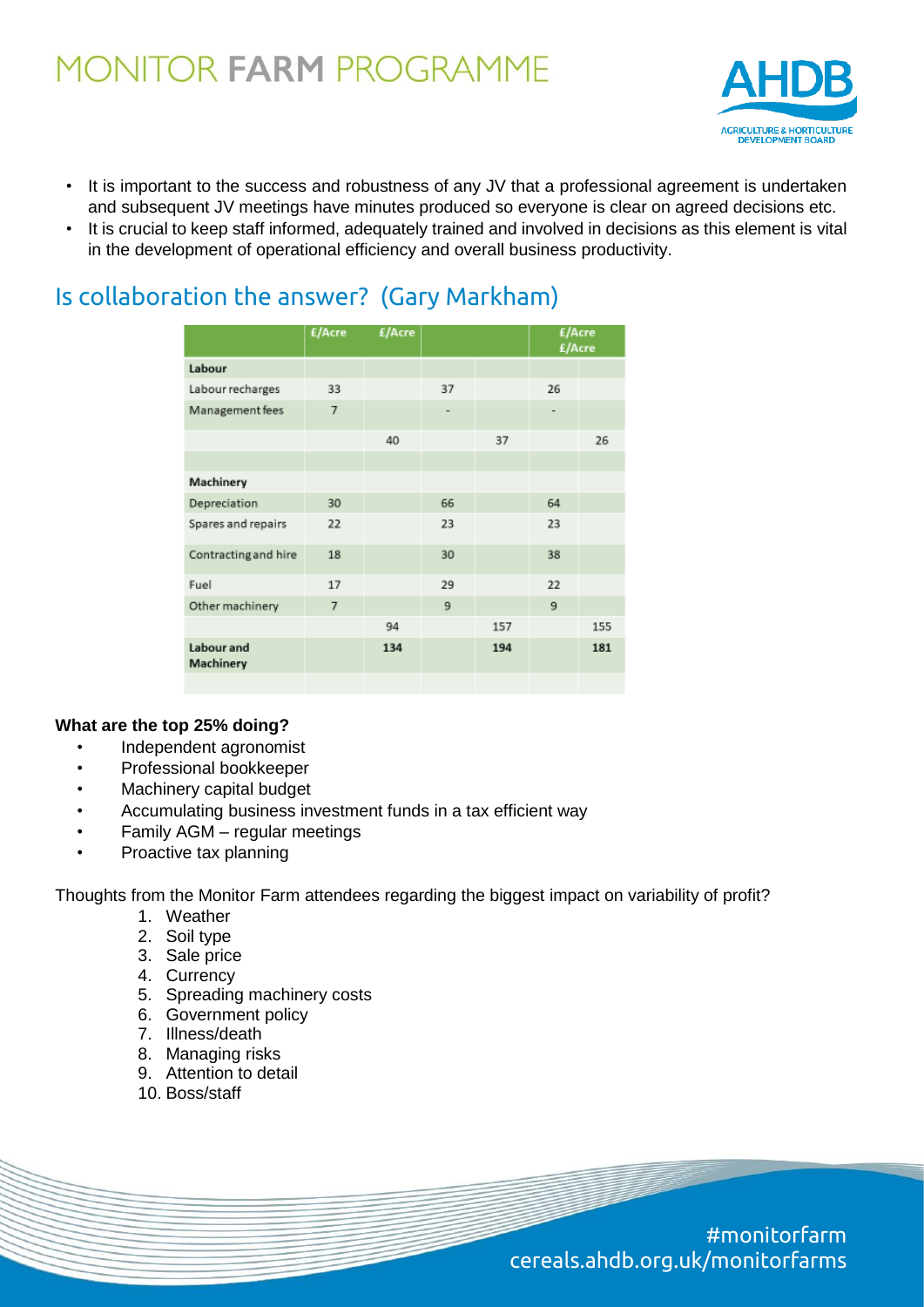

Gary Markham's experience also show that the biggest impact on profitability is centred around soft skills

- 1. Family communication
- 2. Transparency of family strategy
- 3. Inter personal relationships
- 4. Dysfunctional families which have a huge impact of the success and performance of the business

Many English farmers do not ever think of the importance of soft skills – hence the answers above – however, if this same question was asked to a group of Australian farmers they would include family communication and relationships high up in the list!

#### **How do we manage machinery costs?**

Work out a cost effective machinery replacement strategy so you can identify and plan for core expenditure along with spreading your machinery replacement costs. Taking into account the the cost of the machine with its annual depreciation cost will certainly help you financially plan for its replacement. (Ideally, depreciation / yr = cost of replacement)

| <b>ITEM</b>                  | <b>CURRENT</b><br>AGE<br>YEARS | YEARS |                             |   |   |   |   |   |   |
|------------------------------|--------------------------------|-------|-----------------------------|---|---|---|---|---|---|
|                              |                                | 1     | 2                           | 3 | 4 | 5 | 6 | 7 | 8 |
|                              |                                |       |                             |   |   |   |   |   |   |
|                              |                                |       |                             |   |   |   |   |   |   |
| Total new values (A)         |                                |       |                             |   |   |   |   |   |   |
| Trade in values (B)          |                                |       |                             |   |   |   |   |   |   |
| Net change over cost (C)     |                                |       |                             |   |   |   |   |   |   |
| Average investment per annum |                                |       | (TOTAL (C)/NUMBER OF YEARS) |   |   |   |   |   |   |

### **CAPITAL BUDGET SHEET**

NB. Average weighted drop in value per annum – 18% (Gary Markham)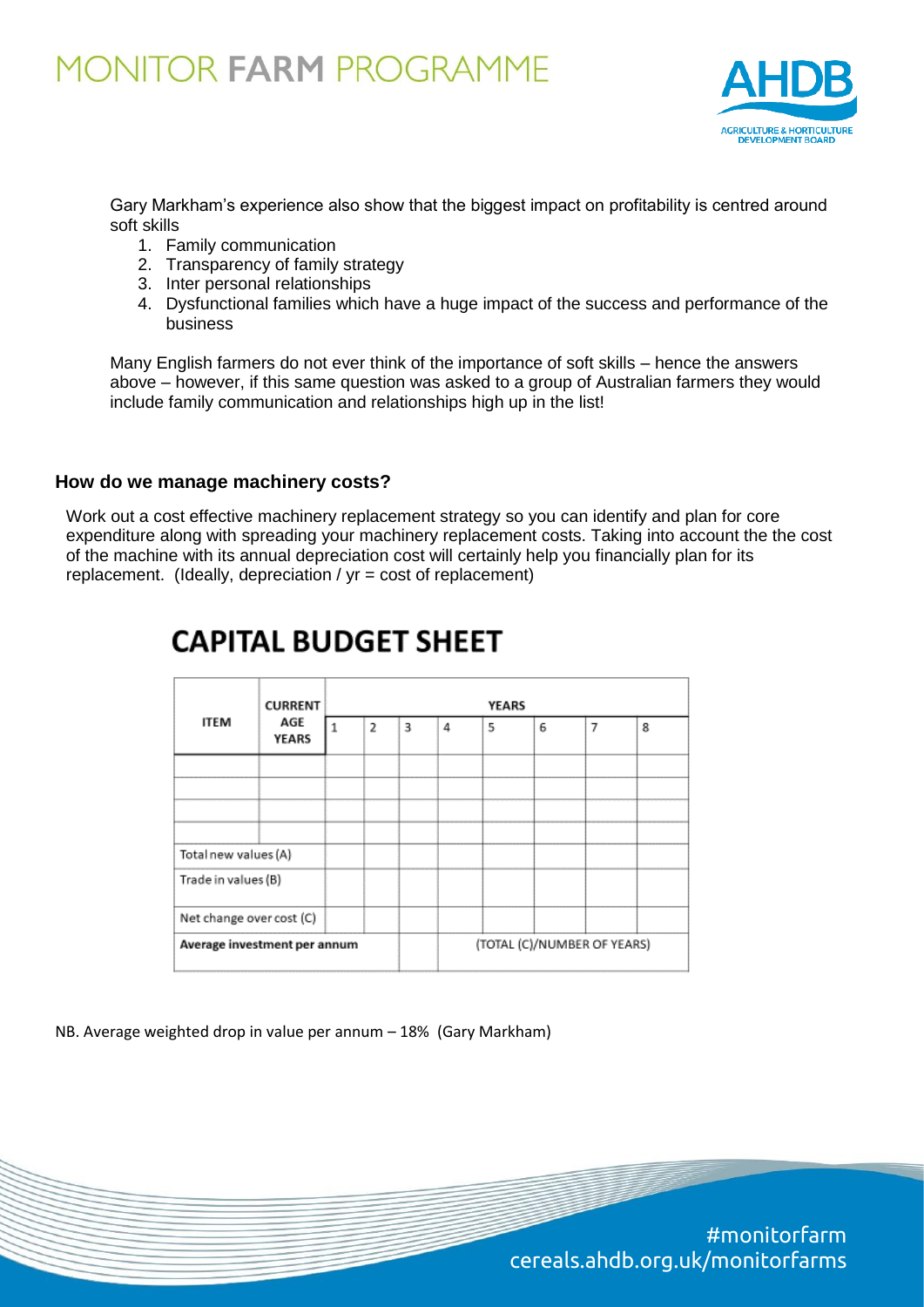

### The benefits of joint ventures (Rob Fox)

#### **Farm background**

- Commercial, managed arable farm
- 398ha (1000ac)
- 900ac cropped
- Further 900ac in arable joint venture
- 100ac in Countryside Stewardship
- Manager and 1 full time plus harvest casuals
- 90kw solar, looking into other renewables
- Extensive diversification in national/international removals, self storage, conference room, business centre and van hire

The farming operation needed to be made more robust and resilient for the future as its current costs weren't stacking up so in 2012 Rob had to decide whether to:

- 1. Continue as they were
	- o Over equipped
	- o No income against labour
- 2. Re equip for 1000ac only
	- o 2 x new tractors, drill, cultivator, sprayer
	- o No income against Labour
- 3. Enter JV
	- o Stretch most existing machinery
	- o Charge out staff

These options were costed:

- 1. In 2012 with 900ac and equipment as it was:
	- o £194.65/ha (new combine needed.)
- 2. Re-equip for 900ac with just what they needed:
	- $\circ$  £162.92/ha 17% Saving
- 3. 2 member JV over 1500ac
	- $\circ$  £159.56/ha 19% Saving
	- o Income against employed labour. £5/ac?

#### **How the JV works now:**

- 1900 acres
- 7 tractors became 4
- 3 combines became 2
- 3 seed drills became 1
- 3 fert spinners became 1
- 20 cultivators/rolls became 6
- 4 full-time staff plus 4 harvest casuals became 2 full-time staff and 2 harvest casuals

#### **The benefits of the joint venture are:**

Cost reduction